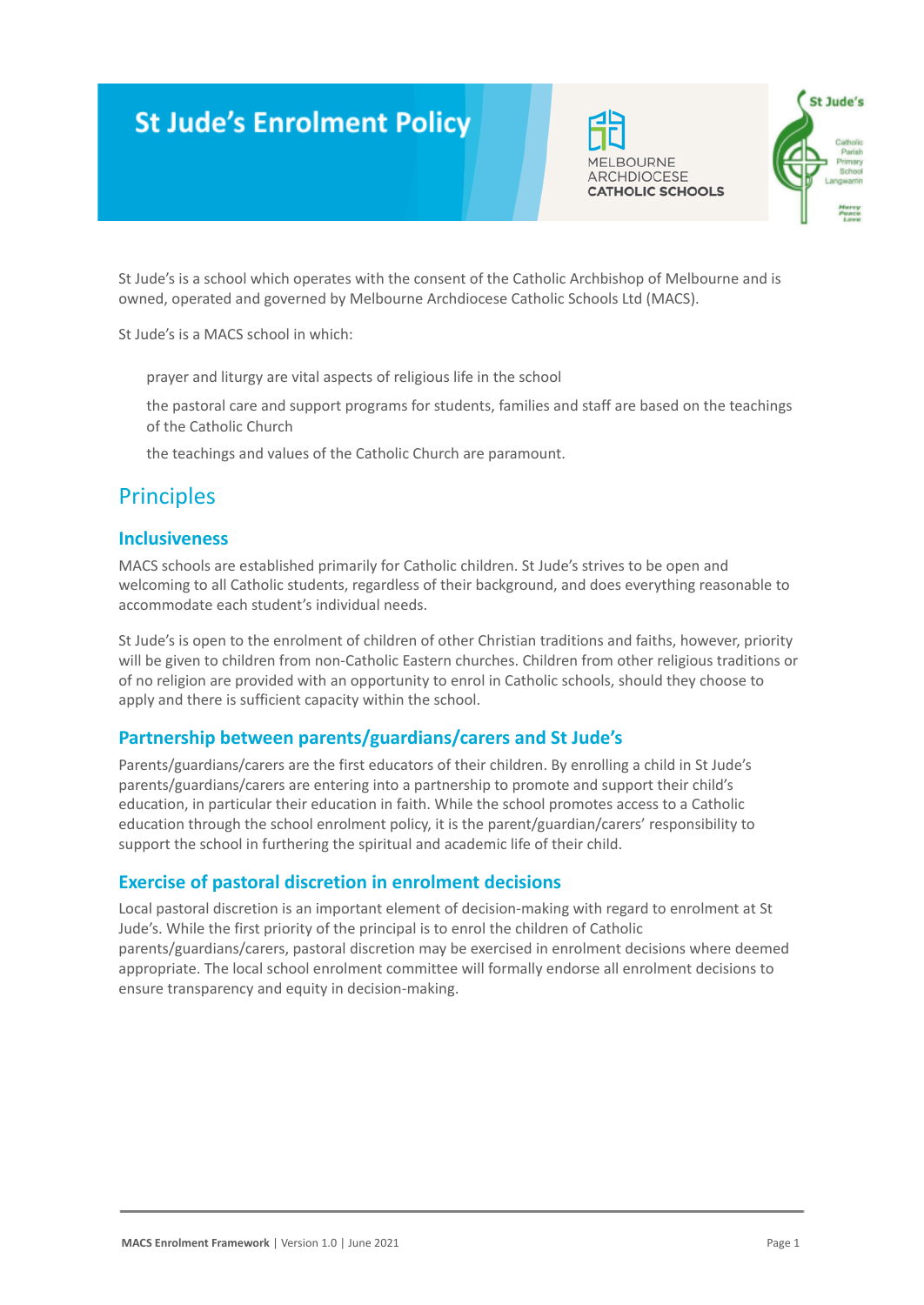### **Priority enrolment**

There is an agreed order of priority for enrolment in MACS schools, which must be followed in the enrolment policy and procedures. As systemic Catholic schools, the first priority of Catholic schools is the provision of a Catholic education for Catholic children.

The order of priority for MACS primary schools is:

Catholic children who are residents of the parish

Siblings of children already enrolled in the school

Catholic children who are not residents of the parish but are recognised as parishioners by the parish priest

Catholic children from other parishes (for pastoral reasons)

5. Children from non-Catholic Eastern churches (i.e. Greek Orthodox, Coptic Orthodox, Ukrainian Orthodox, Russian Orthodox, Serbian Orthodox and other Orthodox) who are residents of the parish

6. Children from non-Catholic Eastern churches (i.e. Greek Orthodox, Coptic Orthodox, Ukrainian Orthodox, Russian Orthodox, Serbian Orthodox and other Orthodox) who reside outside the parish

Other Christian children who are residents of the parish

Other Christian children who reside outside the parish

9. Non-Christian children who are residents of the parish

Non-Christian children who reside outside the parish.

## **Definitions**

#### **Catholic child**

For the purpose of enrolment in a Catholic school, a child is considered to be Catholic if they are a member of the Catholic Church, usually established by a Certificate of Baptism.

#### **Enrolment catchment area**

The enrolment catchment area is a defined area from which a school enrols students as officially designated to a school by MACS. The parish for St Jude's is St Jude's Parish. In parishes with more than one primary school, the catchment for each school is determined by the parish in consultation with MACS.

Enrolment is subject to the maximum capacity of the school.

#### **Orthodox child**

For the purpose of enrolment in a Catholic school, a child is considered to be Orthodox if they are a member of a non-Catholic Eastern church, including Greek Orthodox, Coptic Orthodox, Ukrainian Orthodox, Russian Orthodox, Serbian Orthodox and other Orthodox.

#### **Parish**

'Parish' refers to the local parish as defined by its geographical boundaries and student location is based on home address.